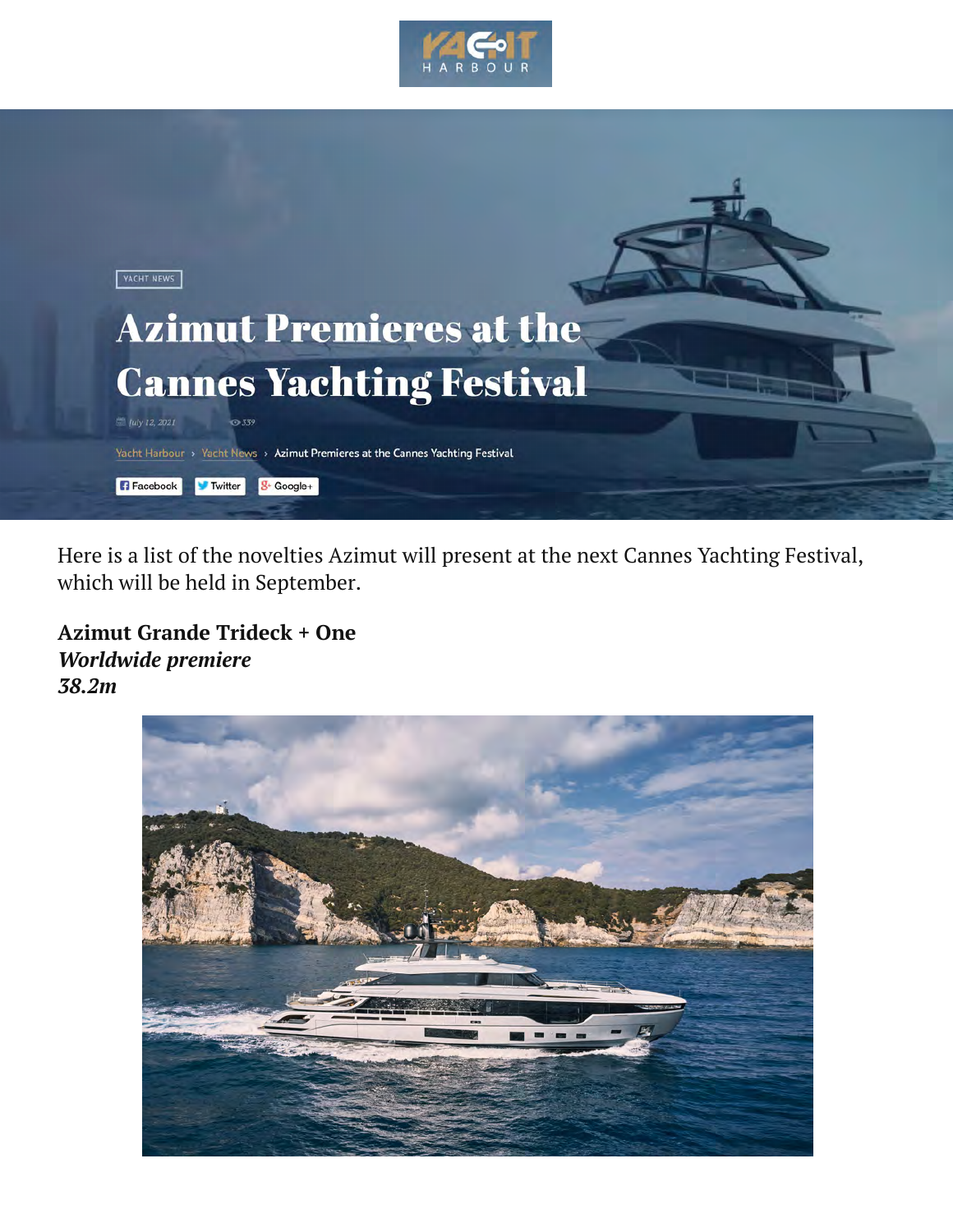[Azimut Grande Trideck](https://yachtharbour.com/news/pushing-the-boundaries--azimut-grande-trideck-4282) is a revolutionary model designed for a contemporary owner in search of constant contact with the environment and who experiences the boat as an ideal place for conviviality. Trideck + One, because of the extra aft deck in addition to the three traditional ones, completing a visual effect of cascading terraces from the top of the sundeck down to the sea. Alberto Mancini is responsible for the exteriors, Achille Salvagni for the interiors and Pierluigi Ausonio for the hull.

**Azimut 53** *Worldwide premiere 16.7m*



Azimut 53 is the new Azimut proposal in the market segment of mid-range Flybridge boats. With streamlined lines, it hides surprisingly large spaces inside, perfect for a family wishing to spend extended cruises on board in absolute comfort. The external design is the work of Alberto Mancini while the interiors are designed by the Azimut Style Office.

**Azimut Magellano 66**  *Worldwide premiere 20.1m*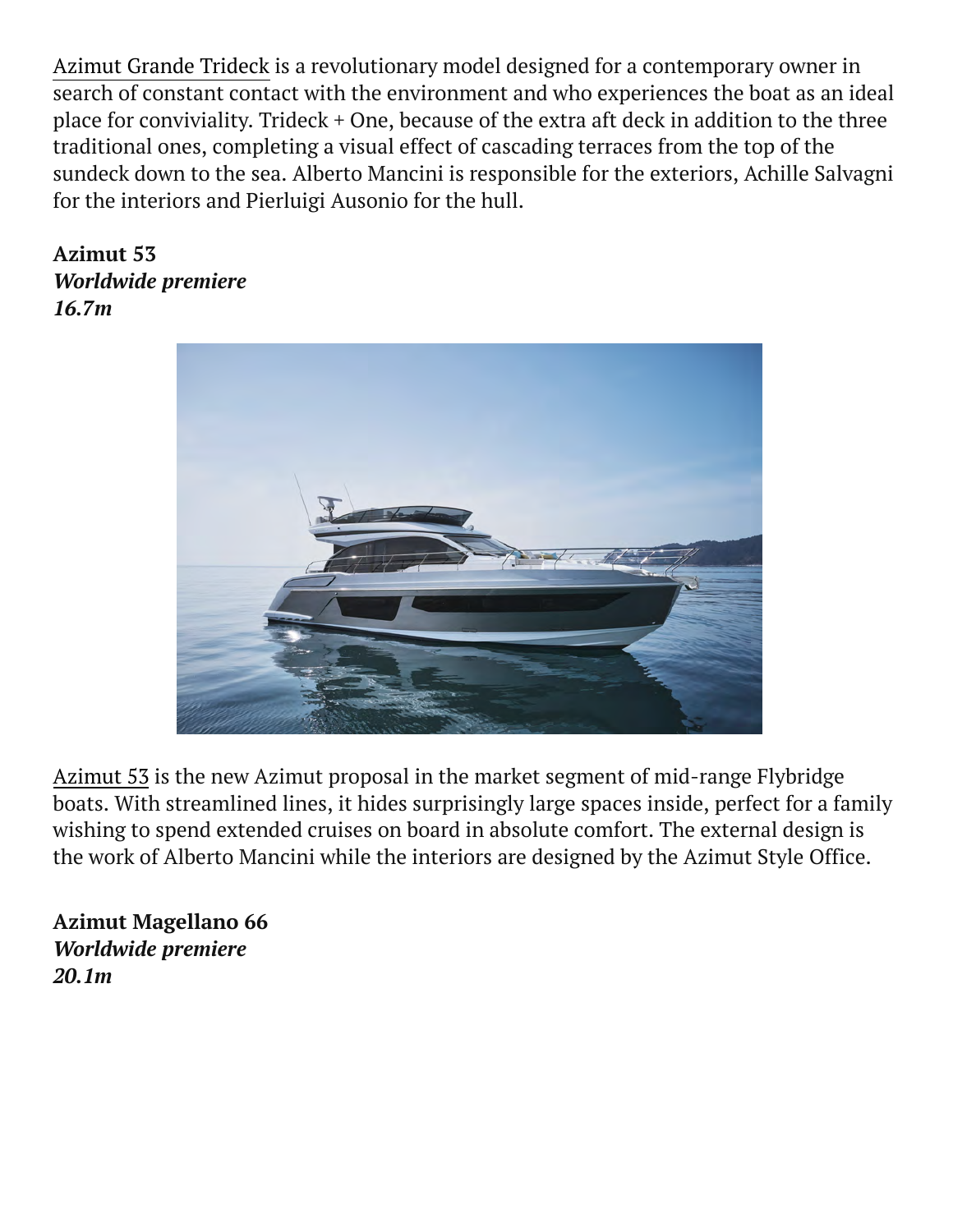

The new Magellano 66 is a modern and timeless Navetta. The spacious day zone is designed to optimise onboard living, distributed over a single level, with vast windows creating an airy, light-filled environment. Outside too there is also no shortage of space, and there is no better example of this than the impressively large flybridge, with a stern lounge area that can also incorporate an American bar.

**Azimut 68**  *Worldwide premiere 20.9m*